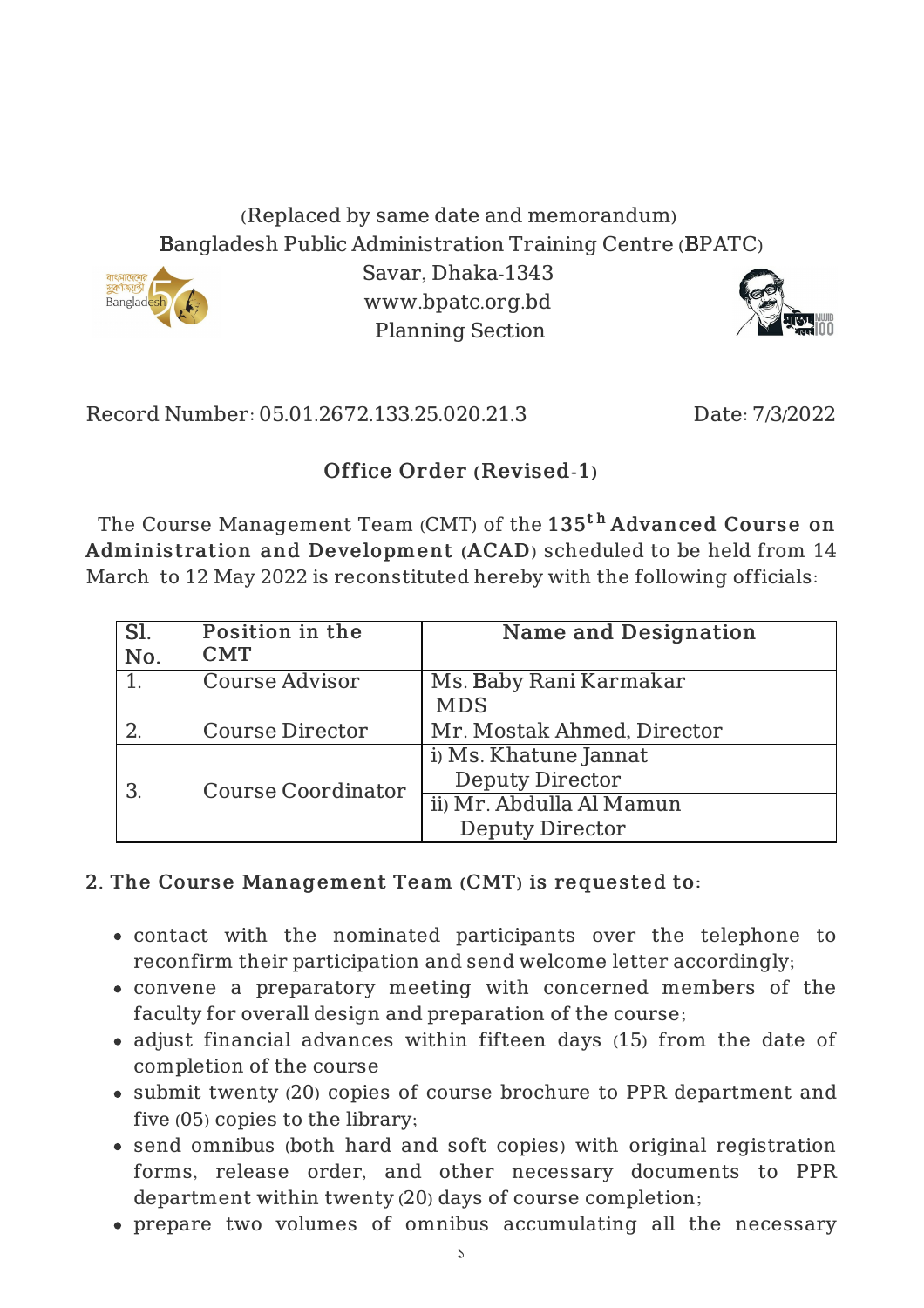documents of the course. Two sets of each volume should be prepared; one set is to be sent to the PPR department and the other to the library for preservation. Omnibus (two volumes) will consist of all handouts and be arranged module-wise and must bear page number and there will be an index in it. Course name, duration, and course management team are to be mentioned on a separate top page. Moreover, a profile of guest speakers is to be added to a separate page;

- send pen picture of the participants of the course to the Evaluation department within seven (07) working days of completion of the course;
- send a list of the participants to the Ministry of Public Administration (MOPA) and PPR department of BPATC on the first day of the course;
- send a copy of the release order to the Ministry of Public Administration (MOPA) and PPR department of BPATC on the closing day of the course;
- send participants' essential information, documents required for the foreign exposure visit during the course;
- send soft copy of relevant papers to the System Analyst and Deputy Director (MIS) to publish on the BPATC's website and to archive in erepository.
- 3. The course should run as per the standard norms of the Centre.
- 4. The order is issued with the prior approval of the competent authority.

9-3-2022 Hasan Murtaza Masum Director Phone: 02224446607 Fax: 02224445029 Email: ppr.bpatc@gmail.com

Record Number: 05.01.2672.133.25.020.21.3/1(92) Date: 7/3/2022 Copy for kind information and necessary action (not as per seniority): 1) Faculty (All), BPATC, Savar, Dhaka 2) All Members (CMT), 135th Advanced Course on Administration and Development (ACAD), BPATC, Savar, Dhaka 3) P. S. to Rector, BPATC, Savar, Dhaka (for kind information of the